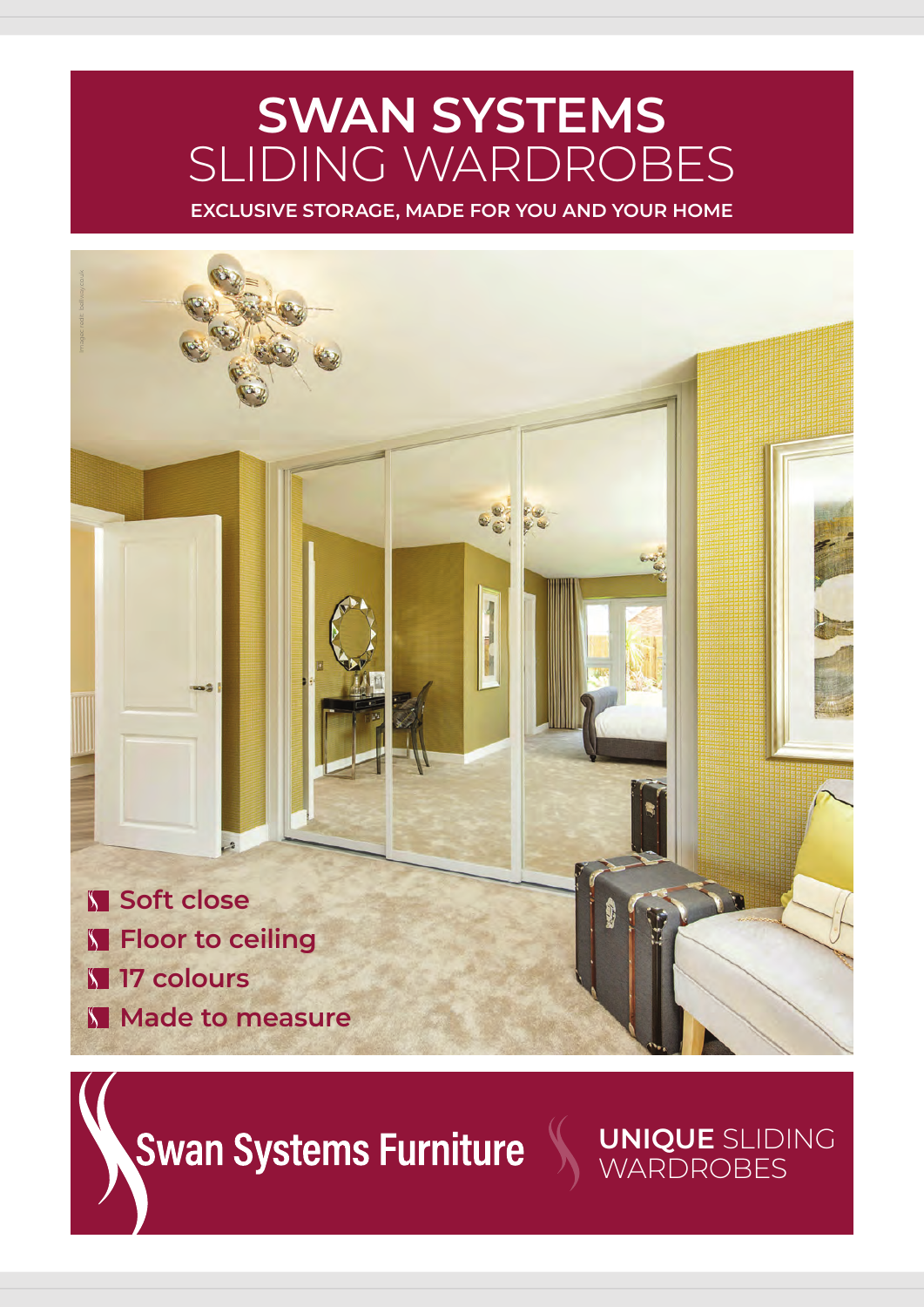# **EXCEPTIONAL** DESIGN, CREATIVE **STORAGE**

## Why are Swan Systems Sliding Wardrobe Unique?

#### **The designer of the product, Vic Colley, was awarded a British Patent (No. 2304361) some 30 years ago.**

The Patent was for the technical originality of the door frame; no one had ever foil wrapped a profile and stiffened it with aluminium extrusion before. Vic was an experienced engineer and created this himself. His wife Pat was an interior designer and she chose the original colours. This product launched and grew their business and it is now sold nationwide to independent bedroom retailers.

#### **Why does this matter?**

To you the customer, you can have a choice of 17 different frame colours of the Swan Sliding Wardrobe doors. The colours of these frames match a variety of fitted and freestanding furniture allowing you to blend – or contrast – the Swan Sliding Wardrobes in your home.

#### **Colours**

There are currently 17 different colours in the Swan Sliding Wardrobe range – as of October 2019. Please see in store for the latest colour swatch. Some new colours may be introduced and some may be dropped.



Opera Walnut



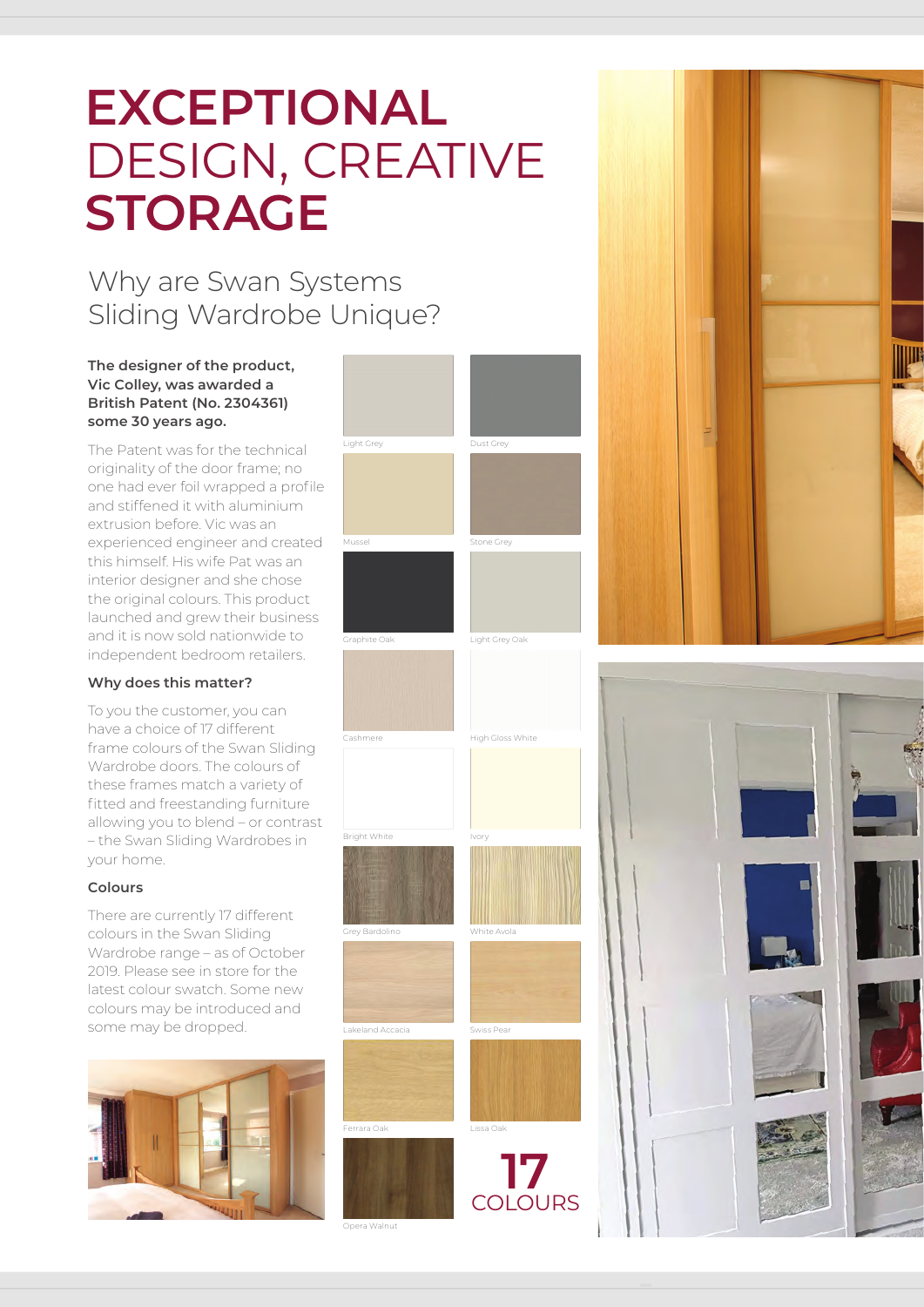

## The Swan Sliding Wardrobe is a wonderful product to have in your home.

You cannot buy this product in any other store apart from Swan Systems Furniture or any of its trade partners in the UK.

Look out for the Swan Systems seal of approval...



*Take a look at some of the different installations from our customers for inspiration for your home*...